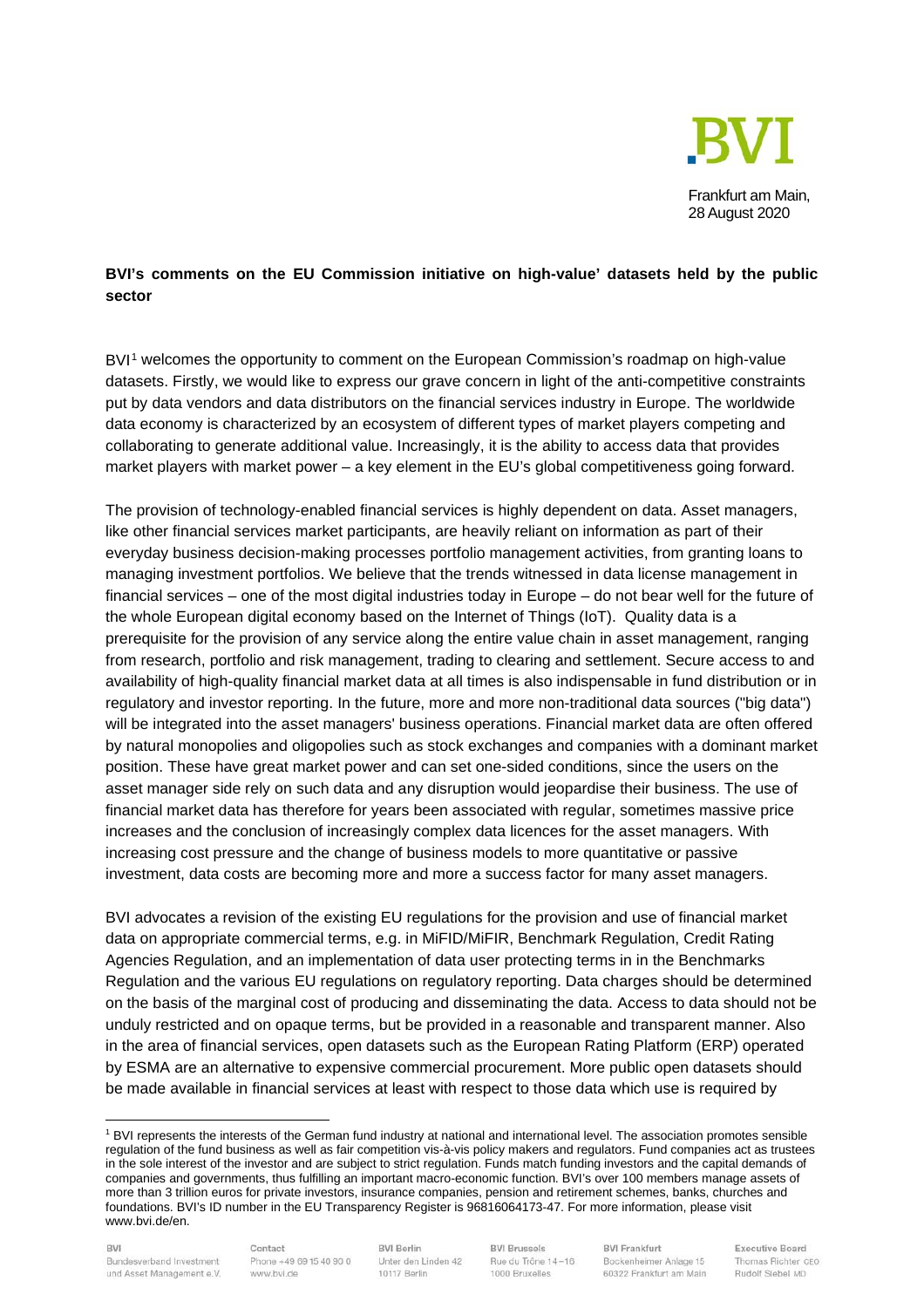

regulation, i.e. market data (prices), benchmark data (index values, prices, constituents and weightings) and credit rating data.

In this respect, the European Commission's roadmap on high-value datasets is an important precedent also in the area of financial services. Therefore, it is useful to promote an expansion of economic statistical data provision of all kinds (e. g. new GDP-growth or ESG data sets based on Big Data such as satellite image analysis of the lighting levels of cities) by the public sector in order to reduce dependency on purely commercial data deliveries / data licenses. Against this background, we welcome the European Commission's aim to identify and define high-value datasets whose reuse is free of any technical, legal or financial barriers.

In view of the growing importance of ESG data, research and rating services, market concentration in this area has significantly increased over the last years, particularly due to strategic acquisitions. All leading ESG data and research providers (MSCI, Morningstar (which acquired Sustainalytics earlier this year), ISSESG and Vigeo-Eiris, which are the biggest according to market share) are now either headquartered in the US or owned by US company groups. This situation has implications for the quality and reliability of data, since EU investors and financial market participants need to rely on ESG research and qualitative assessments of ESG aspects as basis for ESG ratings that might not fully incorporate and take into account the development of the EU sustainable finance regulations. This is particularly relevant in relation to investments outside the EU, where EU investors will most probably not be able to rely on corporate disclosures, since such disclosures will not meet the EU requirements. This outcome cannot be deemed satisfactory from the EU policy perspective and should be in part addressed by EU provided high-value ESG datasets whose reuse is free of any technical, legal or financial barriers.

From a technical perspective, access to open data should be free of fees and licences. This requirement needs to include all data in an open dataset or open data platform. For example, if the identifier used to identify the items within the open data sets are fee and license liable, the value of open datasets for society is put into jeopardy. A case at point is the licensing of the use of foundational identification codes, namely the ISIN securities identifiers (ISO 6166 Standard) which are essential to enable processing of securities in all stages and aspects of the value chain of asset management (in particular for trading, clearing, indexing, client and regulatory reporting) and can be considered as "public goods". Requesting fees and license contracts on foundational standards data inhibits automation based on standardization within the industry and limits innovation and use of new financial technology offerings. Market-accepted identifier codes such as the ISIN are an essential facility for all financial services as they allow to link data of all sorts to one security. The importance of identifiers increases every day as the financial services industry like others moves rapidly from human interaction (screen-based transactions – "on display licenses") to fully-automated transactions where computers interact on both sides of the trade. Automated transactions are impossible without proper data linkage by market-accepted identifiers. The fee-free and license-free use of foundational identifiers is therefore one of the most critical requirements to enable a fully digitalized (financial services) industry. Specifically on US-ISIN, the European Commission issued a commitment decision concerning S&P's ISIN practices on 15 November 2011 (Case COMP/39.592) to address excessive pricing of the identifiers use.

However, the requirement of a fee-free and license-free use of identifiers is central to the digital economy as a whole. Beside existing ISO standards for Digital Object Identification (DOI) there is the welcomed ISO initiative on developing a Digital Token Identifier (DTI) for the blockchain economy. We are concerned, however, that digital object and token identifiers as well as any other open dataset